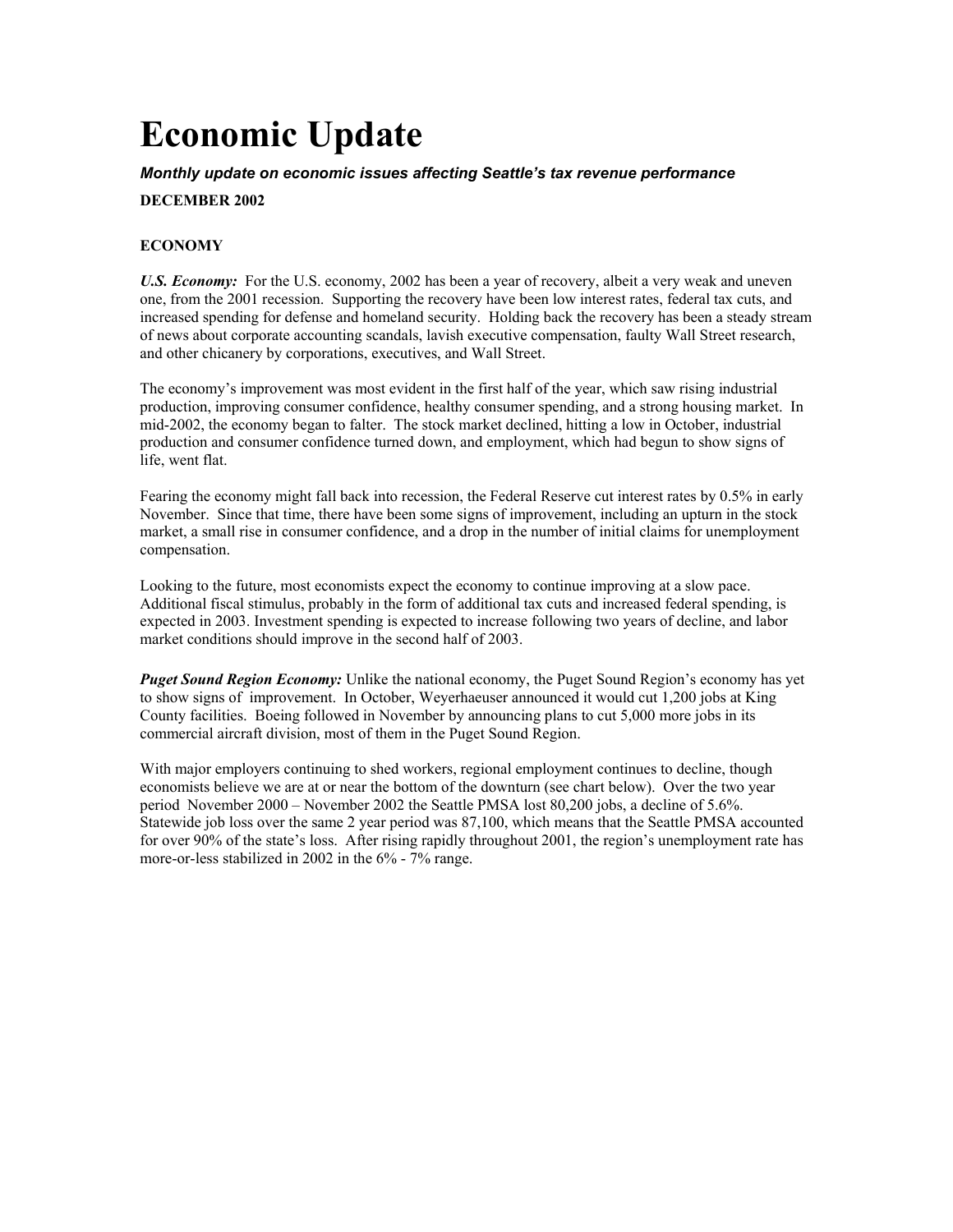

With more job reductions coming at Boeing and Weyerhaeuser and continued weakness in the national economy, forecasts for the region's economy have been scaled back. According to the latest forecast by the Puget Sound Region Economic Forecaster, regional employment will be almost flat (0.3% growth) in 2003, with modest growth of 1.8% expected in 2004. Aerospace employment is not expect to begin increasing until 2005. The forecast anticipates that it will take until  $3<sup>rd</sup>$  quarter 2005 for the region's employment to climb back to its pre-recession peak attained in  $4<sup>th</sup>$  quarter 2000 - a period of  $4<sup>3</sup>/<sub>4</sub>$  years.

# Monthly Cash Update

*Comparing year-to-date revenues for general fund taxes and other major revenues with adopted forecast.*

### **CITY REVENUE**

**Year-to-date through November 2002:** The following describes how actual 2002 collections for the most important general subfund revenues, through November, compare to the forecast prepared in August 2002. The presented forecast revises the one prepared the previous November and benefits from the tally of several more months of actual receipts. Overall, the forecast lags actuals by \$2 million; with a big chunk due to declining telephone revenues. Offsetting telephone revenues is B&O tax revenue, which is about \$1 million over forecast. The following describes the notable differences in fuller detail.

**Telephone**: Although wireless activity remains positive, the telecom industry has shown severe contraction in 2002. The lackluster economy continues to harm telecom revenues amid restructuring in the industry as carriers shift positions in providing service to the end user. The long distance market has been in a slow declining mode for several years as substitution to cellular use has grown; however, the demand for long distance fell at an increasing rate in 2002. All large long-distance carriers have posted revenue declines by over 30% from last year.

**Sales and B&O:** With 3 months elapsed since the forecast was made, B&O tax revenue is \$1 million above forecast while sales tax revenue is nearly \$1 million short of forecast. Roughly half of the B&O gain is due to larger than expected audit revenue; the other half is due to stronger than expected growth in  $3<sup>rd</sup>$ quarter taxable economic activity. The shortfall in sales tax receipts is due to almost entirely to a transfer